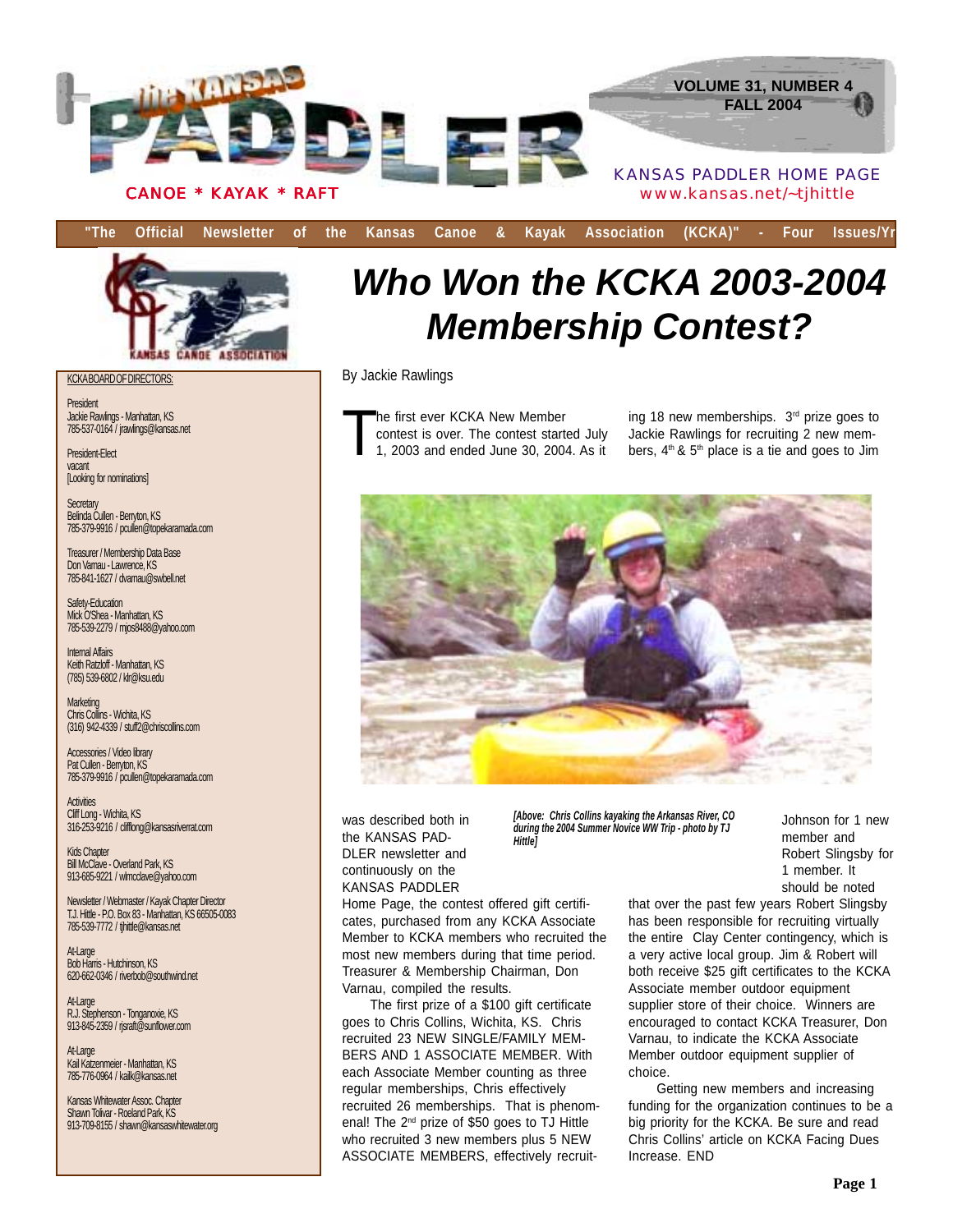# **The KCKA Connection to Lewis & Clark**

By Kate Sinnett

2004 marks the bicentennial of a great inland waterway exploration, the Lewis

and Clark Expedition. The Expedition began in 1803 at the direction of President Thomas Jefferson who was eager to explore the United States' recent acquisition of land from France, the Louisiana Purchase. Lewis and Clark began their Expedition by descending the Ohio River. They wintered in St. Louis and began their difficult journey up the Missouri River in 1804. The Expedition ended in 1806

when Lewis and Clark returned to St. Louis. Many communities in the state of Missouri commemorated the bicentennial with festivals marking the arrival of the Discovery Expedition of St. Charles, a group of reenactors from St. Charles, Missouri, who are

journeying up the Missouri in commemoration of this momentous time in American history.

Missouri River Communities Network (MRCN), a non-profit agency devoted to promoting responsible stewardship of the



Missouri River, developed an AmeriCorps project that helped communities and state and federal agencies cooperate across the state of Missouri in commemorating the bicentennial with educational presentations, river improvements and festivals.

Another agency, key to the success of the bicentennial events in Missouri was the



*[Above Left: A view of the Discovery Expedition of St. Charles' keelboat and pirogues*

*moored at Jefferson City,MO. The re-enactors are making every effort to duplicate Lewis and Clark's original journey.[Above Right: Kate Sinnett, MRCN AmeriCorps volunteer, offers instruction to Jefferson City second graders on how to play a Native American game which teaches hunting skills. MRCN made educational presentations to school and community groups throughout the year. - all article photos by Shannon Shanely, MRCN AmeriCorps member]*

Missouri Department of Conservation (MDC). MDC workers carved five dugout canoes using

## *Fall River Canoe Trips*

### *Boat & Canoe Rentals*



Lloyd Funk, 416 E. River - Eureka, KS 67045 For Reservations Call: 620-583-6481 or 620-583-6345 Evenings April - October

**Specializing in Group Trips** (Individuals, Churches, Clubs) 6-8 miles / 3 hours

**\* New & Used Boat Sales**

**\* Guided Back pack Trips in March, April & October**

traditional hand tools. These dugouts were used in educational presentations at festivals and schools throughout 2003-2004 and will be used again in the coming years. MRCN and MDC work closely together to use the canoes as visible educational props that are also actually "river-worthy." MRCN provided some of the 200 hours per canoe labor needed and also supported MDC's educational programs and helped communities to apply for MDC's Lewis and Clark grant program.

MDC's initial dugouts were a mammoth 3000 pounds and require a forklift for transportation. Later models are a much sleeker and more manageable 380 pounds and can be carried by four or five strong people. At the Journey Fourth festival in Kansas City, MDC celebrated the nation's birthday and the bicentennial by taking their entire "fleet" of five canoes to the Missouri River.

*Kansas Paddler* readers may be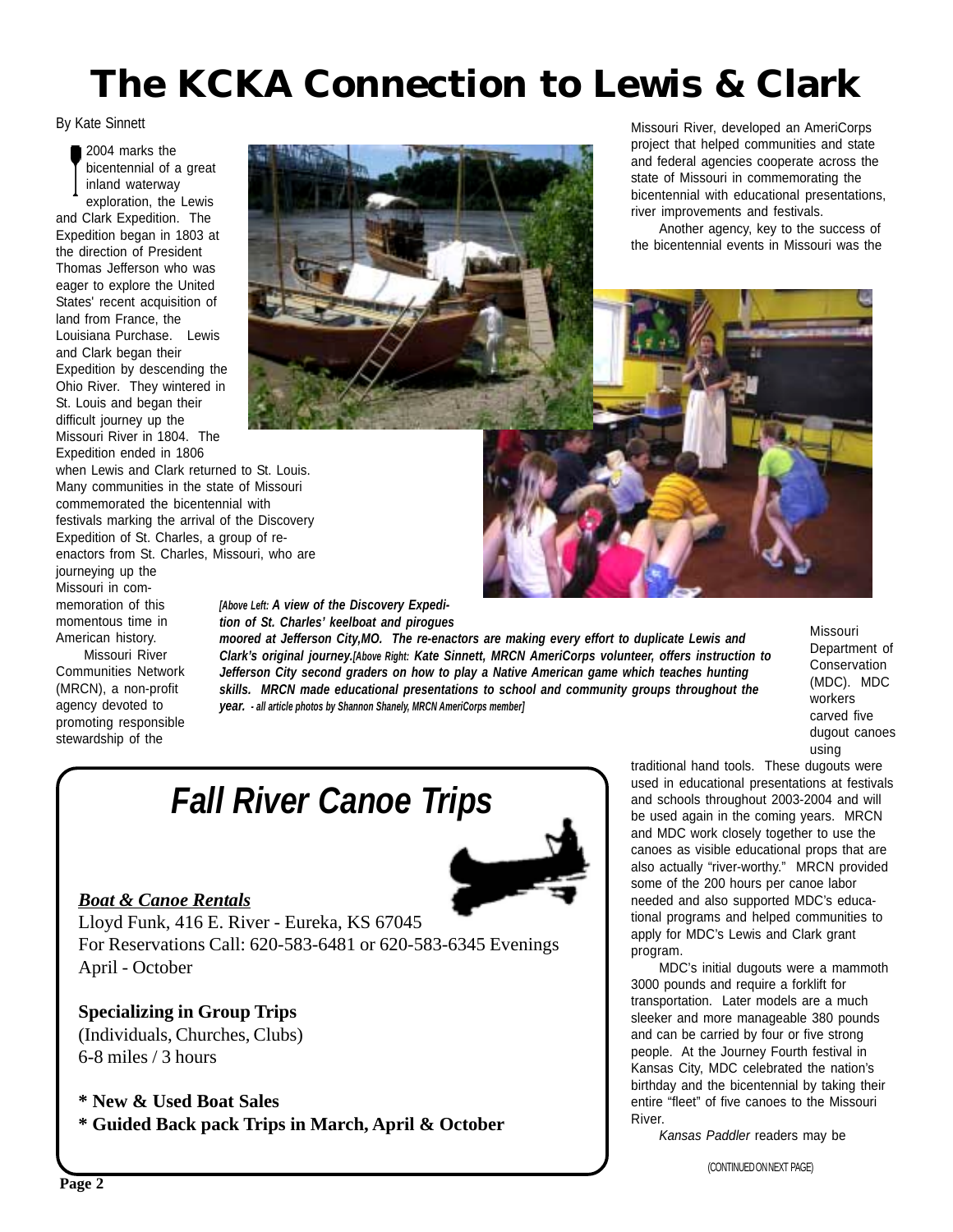

# **Activities Calendar**

"KCKA Members - we need your trips & events"



The KANSAS PADDLER Home Page contains the FULL trip and activities schedule. Some events dates & times may have changed or 12345678901234567890123456789012123456789012345678901234567890121234567 **1 1 7** *may not be listed in the KCKA Newsletter, so check it out at: www.kansas.net/~tjhittle/* 

12345678901234567890123456789012123456789012345678901234567890121234567

### **OCTOBER**

**October 2, 2004. Council Grove Lake, Intro to Touring Kayaks Class**. Introduction to basic touring kayak skills and safety. Students will learn how to enter and exit kayaks, and how to perform basic strokes and rescues. Contact: Larry Storer, 785-292-4561, larrystorer@yahoo.com

October 9, 2004. Tuttle Creek Lake, Intro to Touring Kayaks Class. Introduction to basic touring kayak skills and safety. Students will learn how to enter and exit kayaks, and how to perform basic strokes and rescues. Contact: Larry Storer, 785-292-4561, larrystorer@yahoo.com

**October 9 -10, North Fork of the White River, Missouri**, class I-II. We'll base camp at Hammond Camp and hope for good fall color. For more details or to get on the list contact Cliff Long, clifflong@kansasriverrat.com or (316) 253-9216 after 4 weekdays or on weekends. See the Kansas Paddler Home Page, Trips & Events Calendar fro more details.

October 16-17, 2004. Free Novice Whitewater Canoe, Kayak and Ducky Clinic. This clinic is designed to help increase participation in KCKA whitewater activities. Expect two short structured courses on Saturday with experienced paddlers to assist as needed. Sunday morning paddle. Learn or practice basic eddy turns, peel-outs, ferries, and surfing small waves. Most likely this will be on the North Fork of the White River unless there is sufficient water in the Mulberry. Suitable whitewater equipment, helmets, proper clothing, a few hours in your whitewater boat required. Experienced paddlers are invited to assist novices. RSVP with Chris Collins 316-942-4339 to reserve your spot and receive travel details.

**October 23-24, 2004. KCKA Fall Rendezvous**. Old Goat Ranch, Mulvane, KS. See the Kansas Paddler Home Page, Trips & Events Calendar for more details.

**Oct. 27, 2004. Tuttle Creek Lake, FULL MOON PADDLE**: This once a month adventure will introduce you to a whole new world of kayaking. From the seat of our kayaks we will explore the wonders of the water that only a full moon can bring to light. Contact: Larry Storer, 785-292-4561, larrystorer@yahoo.com

#### **NOVEMBER**

**November 3, 2004 7:00 PM. Eskimo Roll Video & Training. Video**, discussion and exercise. Learn the mechanics of the Eskimo Roll in warm and dry conditions. Learn how to practice the Eskimo Roll without water, at home. Tentatively to be held at Mountain High in Wichita, KS. Non-members welcome. Please RSVP with Chris Collins 316-942-4339.

**November 6, 2004. KCKA Board Meeting. 1:00 PM at T.J. Hittle & Jackie Rawlings home, 700 Gillespie Drive, Manhattan, KS.** Any interested KCKA member is welcome.

**November 7, 2004. Eskimo Roll Clinic**. Participants will pair up to learn and/or practice the Eskimo Roll. November 3 session is recommended if you are new to the Eskimo Roll. KCKA membership and liability waiver required. Time and location are to be determined. Please RSVP with Chris Collins 316-942-4339.

November 13-14, 2004. Float and camp on Arkansas River. Launch Saturday afternoon, camp from our boats and take out mid-day Sunday. RSVP with Jim Weaver 316-733-0498 for details.

**November 20-21, 2004. Novice WW Canoe, Kayak, Ducky.** Class II. Time and location subject to weather, water and road conditions. Expect a KS, OK, AR or MO location. KCKA membership, liability waiver, whitewater gear and cold water/weather clothing required. Please RSVP with Chris Collins 316-942-4339. Nov. 27, 2004. Council Grove Lake, FULL MOON PADDLE: This once a month adventure will introduce you to a whole new world of kayaking. From the seat of our kayaks we will explore the wonders of the water that only a full moon can bring to light. Contact: Larry Storer, 785-292-4561, larrystorer@yahoo.com

**November 27-28, 2004. Novice WW Canoe, Kayak, Ducky.** Class II. Time and location subject to weather, water and road conditions. Expect a KS, OK, AR or MO location. KCKA membership, liability waiver, whitewater gear and cold water/weather clothing required. Please RSVP with Chris Collins 316-942-4339.

interested to know that the dugout canoe proved to be the best vehicle for the Expedition. The larger

and more elaborate keelboat and pirogues required too much water depth to sail up the river and also were prohibitively heavy if portaging became necessary. Lewis and Clark's Expedition made several dugouts



*[More: The MDC dugout canoe flotilla, which included MRCN AmeriCorps volunteers Bryan Maness and Grady Manus, takes to the river at the Journey Fourth event in Kansas City. The canoes were part of a large festival at the new riverside park, Berkley Park, in downtown Kansas City, Missouri.]*

while they were exploring the Louisiana Purchase. It is likely that without these versatile vehicles the Expedition would not have been as successful at documenting plants, animals and mapping the United States' newly acquired

land. Thus, the humble canoe made an important contribution to the 2- 1/2 year long journey which included gathering of information on a wide variety of Native American tribes, plants,



animals and topography and set the stage for the United States' western expansion. END



*[Above: Bob Sinnett & daughter, Kate Sinnett]*

*Editor's Note: Kate Sinnett was born and raised in Kansas. She has spent many hours paddling the state's rivers and lakes with her father & long time KCKA member, Bob Sinnett. Recently she completed her Ph.D. in Theatre History and Performance Studies. This past summer she spent a great deal of time alongside the Missouri River. She served as an educator for MRCN AmeriCorps Project's Lewis and Clark Exploration Outpost which traveled to the many Lewis and Clark Bicentennial events across the state of Missouri. Currently she resides in Lamoni, Iowa where she is a Visiting Artist in Residence in the theatre department at Graceland University.*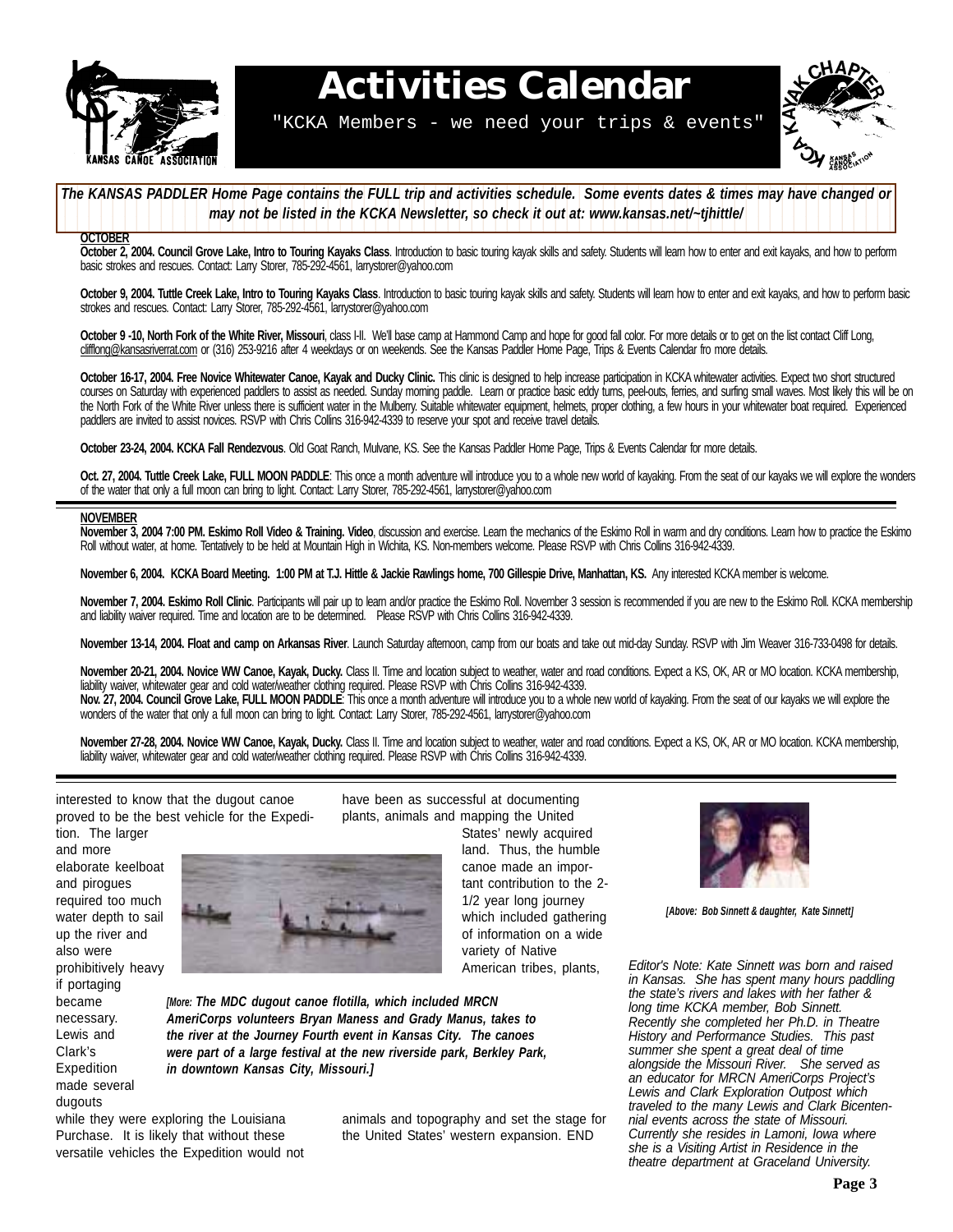# **Summer 2004 - On the Water (mostly)**

Loma, picking up Bob Krenz's car, and doing some shopping (my hat blew off and sank) we moved down river to Cisco Landing (the Westwater take out) and relaunched. After getting the rafts back on the water we shuttled to Moab, Utah. Cisco to Dewey is little used so we had some difficulty finding a campsite. We finally located a dry site on

### By Cliff Long

### **COLORADO RIVER, UT**

May 30<sup>th</sup> I had driven through enough snow from below Eisenhower Tunnel on I-70 to somewhere past Vail that the snow plows were out and trucks were chaining up to keep moving. June 1<sup>st</sup> I

(cataraft) met Bob **Coltharp** (self-bailing raft) and Bob Krenz (minicataraft) at the Loma, Colorado launch area where we set up our boats and sent our shuttle to the **Westwater** Ranger station. We attempted to get a cancelled **Westwater** permit but



*[Above: L-R - Cliff Long, Bob Krentz, & Les Imboden - photo by John Weiss; Right: L-R - Les Imboden & John Weiss on the Salmon River (with Cliff Long)]*

were unsuccessful. We enjoyed a slow, easy trip with camps above Crow Bottom and at Black Rocks (both on the left).

We arrived at Westwater on the  $3<sup>rd</sup>$  just as the commercial trips were preparing to get underway, what a zoo. As we started hauling gear out a young couple pulled in and asked for a ride back to Loma. That was great timing, we traded a ride to Loma for help loading rafts. We put gear in my trailer and stacked all three rafts on top of the trailer. After taking our helper/hitch-hiker back to



cobbles covered with cheat grass. Next day we stopped at Hittle Bottom (rumor has it that T.J. owns the property but lets the BLM use it if his name is displayed) to ask the guides about places we could camp on the right (free) side of the river. After Hittle Bottom, we were surrounded by commercial

groups running the "daily". Here the Colorado has some nice waves through class II rapids. We camped just below Castle Creek (White's) Rapid where we got to watch the carnage as inflatable kayaks, paddles, and paddlers floated/swam by. [Editor's Note: One of my river-running relatives from Utah, Jeremiah Hittle, was a mail delivery man back in the 1800's that had a ranch located on what is now known as Hittle Bottom.. Hittle Bottom, also known as Hittle Beach, has also been the background of a number of Western movies, including Wagonmaster (1950) by John Ford]

On the  $6<sup>th</sup>$  we were rowing down the river at 7:10. Bob Krenz claimed to have set a new personal record when we landed at Moab, 14 miles before 10:30. After derigging Bob Coltharp headed home to New Mexico. I took Bob Krenz back to Cisco Landing so he could head home to Wyoming. I headed out to do some treasure hunting and hiding out in the

> canyons and mountains of western Colorado and eastern Utah.

### **GREEN RIVER, UT**

On June 22nd I met Bob Coltharp and a group to go to Sand Wash to rig for a trip down Desolation and Gray Canyons of the Green River in Utah launching the 23rd. Our group consisted of two catarafts, four kayaks, and four rafts. On the way from Green River Bob made a side trip to Fort Duchesne

to get a permit to make us legal guests on Ute land on the east side of the river. While getting set up I heard the distinctive voice of Mick O'Shea as he prepared an Outward Bound group to go down the river.



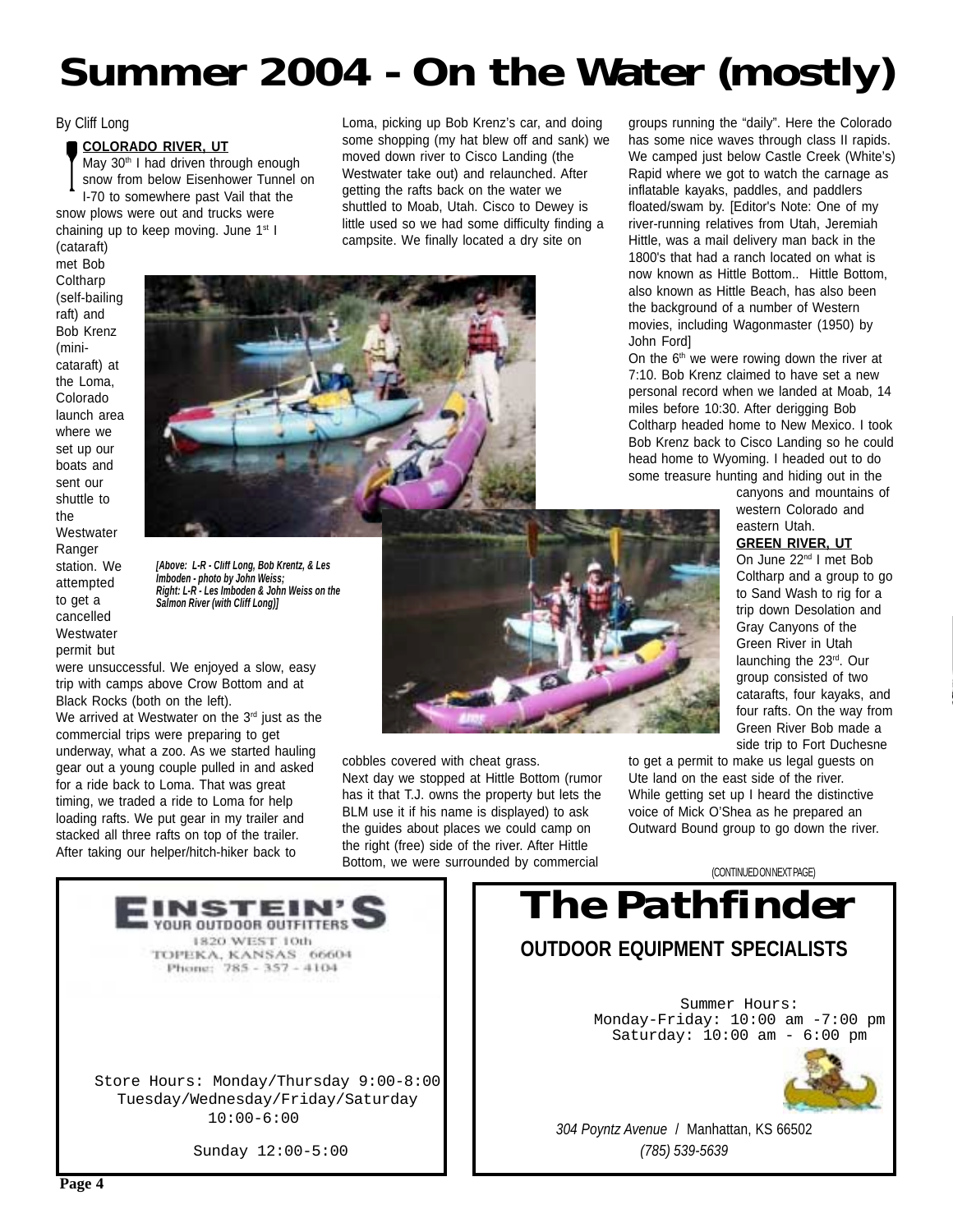Day one was a group hike to an overlook of the river (except me, and I used it for a nap). Day two we checked out some rock carvings and the iron prowed skiff before setting up camp at Jack Creek Rapid where we watched a number of bighorn sheep across the river. On day three the turkey that claimed ownership of the camp area came down to see us off. On our way to camp at Fretwater Falls we visited the moonshiner's cabin, checked out some petroglyphs, and didn't enjoy the rain on the river (rain and wind got worse in camp). The fourth day we stopped at Chandler Creek for lunch, petroglyphs, a Denis Julien inscription, and Bob filtered

kayak) at Island Park on the Salmon River in Salmon to finish shuttle arrangements and launch our boats. The river here runs by numerous (scattered) houses but has good viewing of deer, eagles, and ospreys. Les and John were running the river as day trippers so they were running light and were able to serenade us each evening with their guitar playing and singing.

On the 5<sup>th</sup> we scouted Pine Creek Rapid. It was a different river from last year. Bob ran his line and eddied left. I started down my line and then used a couple of holes to eddy right to wait for Les and John. Les and John, after listening to Bob and I tell them where

some water. After stopping at Rock Springs Ranch we fought the wind and rain to camp across from **McPherson** 

Ranch (Ouray Lodge). We started the fifth day with a visit to McPherson Ranch

Tavern in Green River.

**SALMON RIVER & SNAKE RIVER, ID** July 3rd I met Bob Krenz (minicat), Les Imboden, and John Weiss (tandem inflatable

where we found that the spring water to the ranch area had been discontinued. We lunched at Range Creek and watched about 15 bighorn ewes and lambs across the river. After scouting and running Coal Creek Rapid we camped at Poverty Canyon. Most of the group hiked up Rattlesnake Canyon on day six, June 28th. We lunched at the mouth of the Price River but were unable to find a path to the petroglyphs there. At the take out I got the raft loaded intact (ready to launch) and the group had supper together at Ray's



*[Above: - Cliff Long rafting on the Salmon River, ID]*

not to go and watching us run the rapid took the far left route (road). Before we could get back underway a commercial group came through with several rafts and duckies to show us that anyone, even those off the route could make it through.

John and Les road scouted Cramer Creek Rapid (new in August 2003 as a result of a mud slide) and described it to Bob and me. Cramer is between the Middle Fork of the Salmon and Cache Bar. As we passed Ebenezer Bar we saw a black bear. (John and Les later saw a brown black bear in the same area.) The intimidating roar of Cramer can be heard as soon as you come around the bend above it (about a half-mile). I tried to remember John and Les's comments as I stood to scout Cramer, big hole on the left and rock near the shore on the right. I put the rooster tail at the top between my tubes and headed down. It was at least eight feet from the bottom of the trough to the top of the

Store Hours: Monday, Tuesday, Wednesday, Friday, Saturday: 10:00 am-6:00 pm Thursday: 10:00 am-8:00 pm Sunday: 12:00 noon-5:00 pm *Sunflower Outdoor & Bike*





*804 Massachusetts St.* Lawrence, KS 67206 *(785) 843-5000*

waves and the first wave hit me from the left, while I was expecting to get hit from the right, and turned the boat at least 45 degrees and pushed me to the end of the dry box that I use for a seat. I repositioned and desperately dug the oars in to get straight with the current for the next wave. I made it upright. I eddied left to wait for Bob. What I saw was the bottom of his boat. He had gotten flipped while I was eddying. I started for his boat and as I did his helmet with him in it came into view. I looked around and saw another group on the right below us and caught their attention with a whistle. They had just finished righting one of their boats and came to his aid. Many groups are now removing extra gear and passengers at Stoddard Trailhead before going to Cache Bar to take the boats out. This rapid has flipped boats to 18' and caused numerous injuries. Les and John did the smart thing and took the high road around this and were accompanied by a number of kayakers. Later Bob and I rechecked Cramer from the road and determined that the line was very narrow for big boats and that changing wave patterns made it a matter of luck for little boats to get through.

We camped on the beach at Cache Bar where we saw an otter. As we left Cache Bar we saw a bob-tailed mink hunting along the bank. At Corn Creek Les and John packed and left, returning their IK (Inflatable Kayak) to Salmon and heading for home. As the day (July 7<sup>th</sup>) progressed our group to proceed down the Main Salmon on Marcia Wood's permit arrived and assembled their boats. Bob Krenz and I were to be the cataraft contingent. Martina Ellis was to be my passenger. Bob Coltharp, Charlie and Marcia Wood, Bolivar Ellis, Dave and Marilyn Stolfa, Phil and Sam Bensing, Rex and Renata Replogle, and Greg and Fran Lazear were in rafts. Charlie, Greg, and Dave spent a portion of the afternoon picking campsites to try to reserve based on distances, hiking possibilities, camp quality, etc.

On the  $8<sup>th</sup>$  we managed to launch about 10:30 after last minute packing, reserving campsites, and the ranger talk (we got inspected the day before). At our Blackadar campsite we had six bighorns to watch. For the 9<sup>th</sup> we stopped at Barth Hot Springs and ran Salmon Falls while getting to camp at Poor Bar. A Forest Service group listed as a weed crew stopped at our camp thinking they had it reserved. We pointed out that the campsite was not on the reserve list. For entertainment in camp we had a grouse family walking through and a marmot in the rocks above camp. Big Mallard and Elkhorn were our major rapids on the 10<sup>th</sup>. Bob Coltharp backstroked so hard going down Big Mallard that he fell off his seat and the raft ran the rest of the rapid without his help while he

(CONTINUED ON PAGE 14)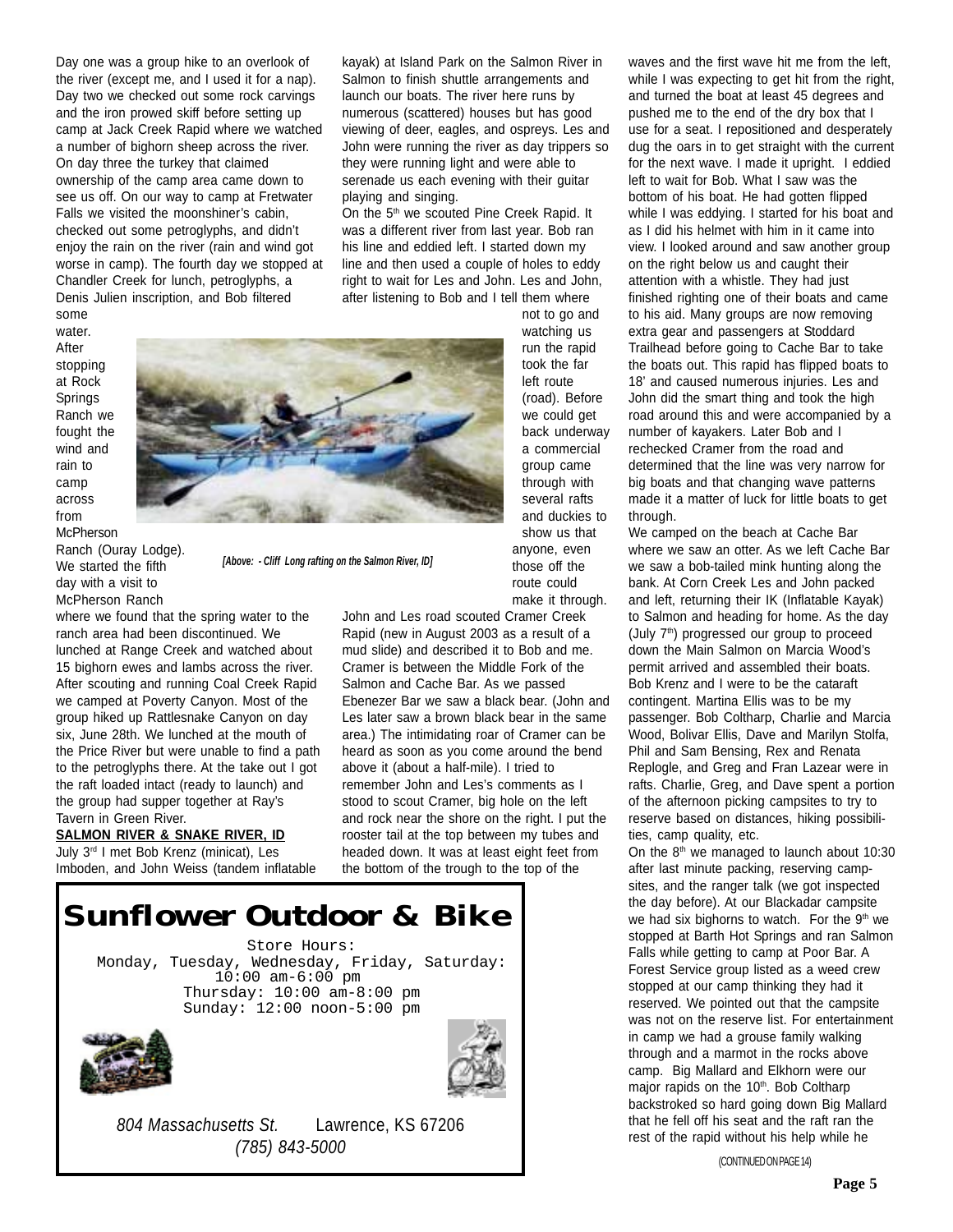# *President's Column*

By Jackie Rawlings

The summer is over. I hope it went well for you and your families. TJ and I had a busy but exciting

summer. We went to Colorado several times. I was excited to take my little white canoe down two stretches of the Arkansas River near Salida. I only swam once and that was because the wind blew me sideways and I leaned the wrong way to try to make the correction. Of course my friends had me, and the

boat, out in a flash. I want to thank Chris Collins for organizing the novice whitewater trip to Colorado. It turned out to be a great trip.

The KCKA already has several trips planned

for this fall. We hope to see many of you participate. The weekend of October 23 and 24 will be the KCKA Fall Rendezvous at the Old Goat Ranch near Mulvane. If there is any water, I'm sure it will be fun. We are planning to have a

Board meeting November 6 at 1pm at our house in Manhattan. Any interested KCKA member is welcome. END

incredible site of the moon as it rose over the corner of the dam

I have never stopped to figure out how many full moons I have seen in my years but each is spectacular in its own right. This was no exception. At the mouth of the cove we turned our kayaks to the northwest and headed toward our destination of Stockdale Cove, a 45 minute paddle away. Keith and I were greeted with another incredible

about 40-50 miles to the north of us. Watching the thunder heads

illuminate

to the east of us.

## Moonlight Float Series

By Larry Storer

If you have never taken a moonlight paddle, you need to soon. This was an experience that Keith Ratzloff and I will not soon forget, because we had a perfect night for our moonlight paddle. We paddled away from shore at about sundown, heading north out of Tuttle Cove on Tuttle Creek Lake's southwest side. As we cruised smoothly along talking and enjoying the smooth water we were both struck by the



site, that of a thunderstorm Moon Paddle. END *[Graphic by: Linda Rae / onewithgaia.com]*



with the periodic flash of lightening was a bonus to an already great evening.

We continued our journey toward Stockdale, looking back over our shoulders once in a while just to catch a glimpse of the incredible moon. We beached our kayaks at Stockdale, stepped out to stretch our legs, and took a long, admiring look at the night's sky. We could not have picked a better night. The air and water temps were very comfortable. The storm to the north was not a threat, but only a light show for us. The main attraction, the full moon, was not obscured by anything. We talked for a while and casually looked to the sky, hoping to catch sight of a passing satellite. Then it was time to head back to Tuttle Cove, our beginning and ending point. There was a slight breeze which made for an enjoyable ride in our touring kayaks. The stories flowed and the conversation never ended, but then again, with friends and good paddling buddies, that is just how it is.

Heading back toward Tuttle Cove the moon was directly ahead and would receive a word of admiration every once in a while from one of us. We had reached our ending point and it was time to empty the kayaks and stow the gear back into our vehicles. The kayaks went back on top of their respective vehicles, were tied down, and one last admiring glance was sent skyward by Keith and me to see the incredible full moon that had illuminated our journey on this memorable evening.

I will be guiding several more full moon paddles and would encourage each and every one of you to treat yourself to this wonderful experience. Please check out the list of events and schedules and then let me know when I can pencil you in for a Full

## *Welcome New Members*

**KC Paddler - Peculiar, MO (Associate Member)**

**Tony & Carolyn Kisner- Lawrence, KS Pieter & Tammy Miller - Hutchinson, KS Robin Sellman - Lawrence, KS Joe Galeazzi - Overland Park, KS John Hough - Clearwater, KS Jim Weaver - Augusta, KS Brian & Connie Bryant - Perry, KS Bob & Connie Chance - Augusta, KS Tom Anderson & Deb Cavarretta - Buena Vista, CO Craig Mellinger- Wichita, KS Robbin Stafford- Wichita, KS**

**Page 6**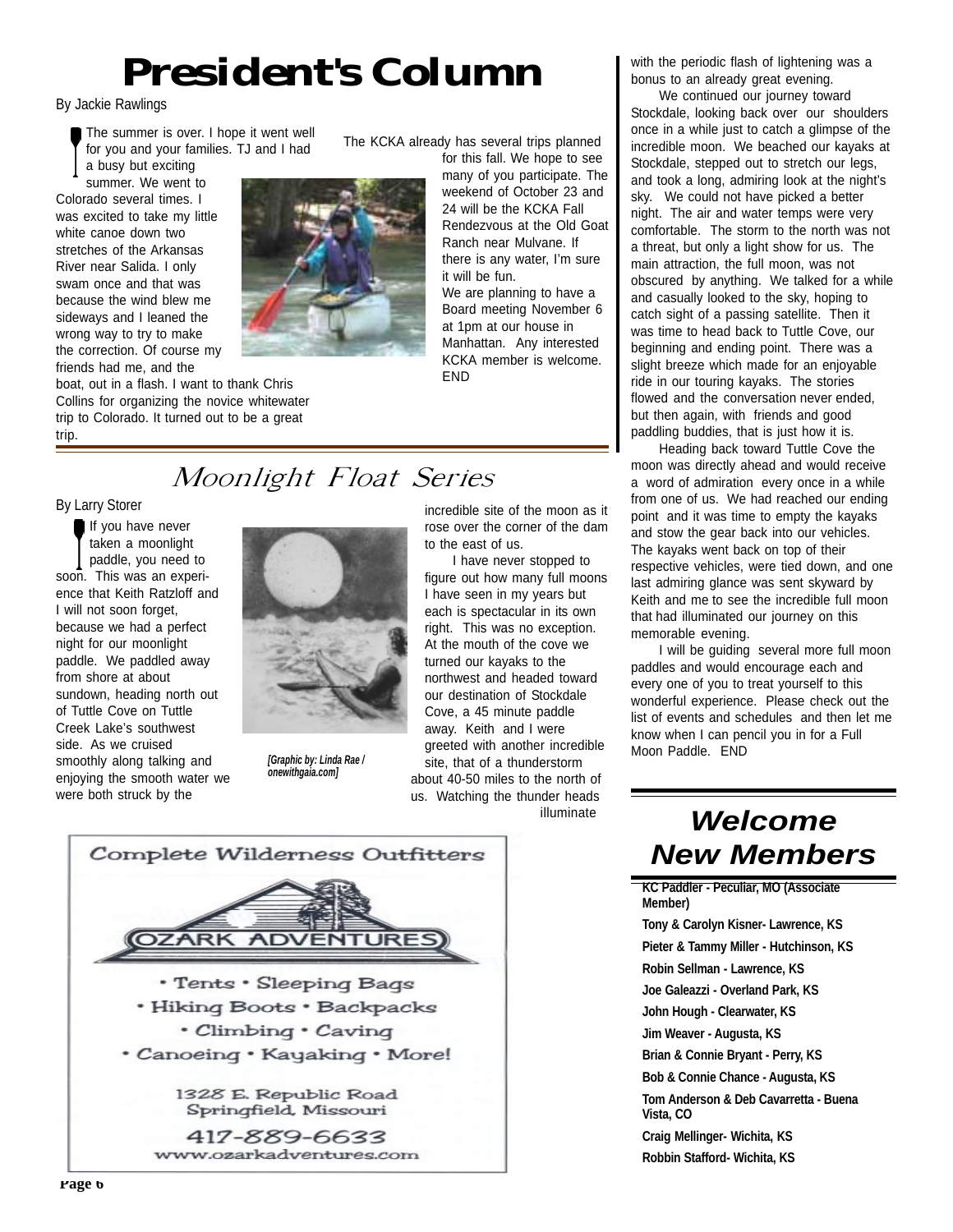# *Actions n' Captions*



*[Above: Jim Sherow & "Hero" float down the Kansas River near Manhattan, KS photo by Bonnie Sherow]*



*[Above : L-R - Cliff Long, Gary King, Charles Benjamin, Steve Skinner, & Bob Coltharp, all at Judith Landing, Missourri River, MT - photo by unknown]*



Vote for Dave Irvin, for a safer Kayakansas Puid for the that flows et to albert floor feyin finge

*[Editor's Note: In the spirit of the upcoming General elections, KWA member, Rod Snyder developed this spoof ad using an "old" picture of KCKA member, Dave Irvin, for his fellow KWA Message Board members]*



## **Helping KCKA Grow**

By Chris Collins

KCKA needs a steady flow of new members to replace those that move away or quit paddling. In addition, an increase in membership will help all of us in several ways. Our newsletter cost per member is less with more members and therefore our dues can remain low longer. An increase in membership will also bring more volunteers and more activities to select from.

It is easy to recruit new members. Simply ask your friends: "Do you mind supporting our club and the paddling sport with a \$15 family membership to KCKA?" The fun they will experience on one float trip will be worth more than their new membership. END



*[Above: TJ Hittle & Levi Oxford running "Tin Cup" rapids on the Arkansas River, CO, during the Summer Novice Whitewater Trip; Above Right: Steve Deyoe also running "Tin Cup" rapids - all photos by Jackie Rawlings]*



*[Above: One of our newest members, 6 yr old, Schylar Sanford-Smith is learning how to paddle under the watchful eyes of kayakers & KWA Chapter members, Daisy Sanford & James Smith photo by his mom, Daisy Sanford]*



*[Above: Bob Chance on the Arkansas River, CO, during the Summer Novice Whitewater Trip - photo by Jackie Rawlings]*

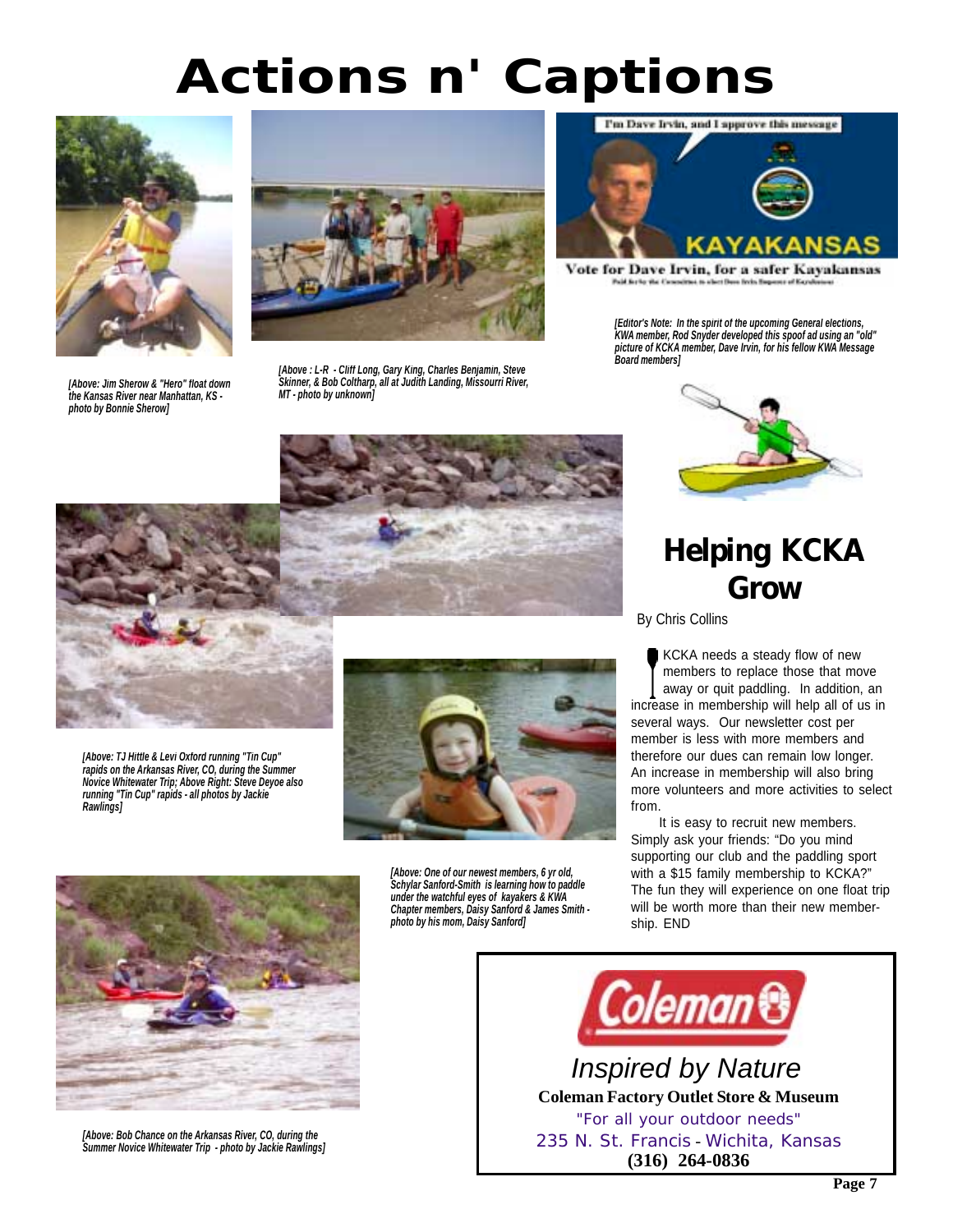## **Summer Novice Whitewater Trip - 2004 Trip Report**

### By Chris Collins

July 17-19, 2004. This was my first paddle trip in Colorado and I was hooked before my boat hit the river. Not only was the

scenery beautiful, the temperature was so cool that people build new homes without airconditioning. We camped at 9K feet on Friday night in the San Isabel National Forest and found no insects.

This year we have several members who have demonstrated an interest in Novice Whitewater (WW) activities and who need training and experience. Novice WW trips, with instruction and experienced leader-

**Deyoe, Chris Collins, Tom Anderson & Deb Cavarretta, Bob Chance, Levi Oxford; TJ Hittle (kneeling) Right: Chris Collins running Tin Cup rapids all photos by Jackie Rawlings]**

[**Above L-R: Megan & Tom Hadorn, Steve**

ship, are few and far between so we all really appreciate them when they are available. This was one of those trips. It was fun for those with knowledge and experience to share, and a great learning experience for those of us who needed the training.

TJ selected specific sections of the Arkansas River near Salida, CO that were suitable for novice training. The river levels at Wellsville, CO at 8:15am were: Day one, 760cfs, Day two, 968cfs, & Day three, 886cfs. The first day was all Class II. We used some of the same sections that the Colorado Whitewater Association (CWWA) uses for their beginner/novice training trips. The section used the second day added three Class II+-III rapids. These rapids were easily portaged by some who felt they were not quite ready. A few more Class III rapids

were planned for the third day but in the interest of the participants and getting home at a decent hour, TJ selected a short Class II run for Monday morning. Saturday's float participants included

Steven Deyoe (Wichita), TJ Hittle & Jackie Rawlings (Manhattan), Jackie's grandson Levi Oxford (16) (Lawrence), Tom

Anderson & Deb Cavarretta (Buena Vista, CO) and myself (Wichita). Deb rowed a small one-person two-hulled raft, TJ and Levi paddled an inflatable tandem kayak, Jackie paddled "old white" (her solo WW canoe), I paddled an Enduro/Crossover kayak and the rest were in standard hard shell WW kayaks.

At the put-in,

the water was 64 degrees and the sun was felling pretty warm. The river appeared small so the exposure to an inadvertent swim would probably be short. I quickly shed my dry suit and wore only thin



polyester. Most of the others were dressed for a tan. About half way through the float, we lost the sun, thunderstorms moved close, the wind picked up and all of us were scrambling to dress warmer. Most of what we actually got was gusty wind, spray, a sprinkle and scary thunder. Bear Creek was the most exciting rapid of the day and I think everyone ran it without incident. TJ said it was Class II at the current level. The map lists it as Class III. Since I had never run a Class III rapid, I kept asking TJ "Was that a Class III?" each

time we ran a rapid that seemed bigger.

Sunday we were joined by Bob Chance (Wichita), Tom Hadorn (Wellington) & his daughter Megan (15). Heavy storms in the mountains Saturday night added much needed flow to the river. TJ added three Class III rapids to test our skill. We scouted both Badger Creek Rapid and Tin Cup. Several portaged these rapids and several ran them. After running or viewing Tin Cup, Red Rocks Rapid was run by all participants with hardly a second thought.

> Badger Creek required more maneuvering than had been previously required of me, and it was easy to see why it was rated Class III. The first step was to miss a couple of small boulders that guarded the main event - a large mid-stream bolder about the size of Volkswagon bug. Next, it was necessary to maneuver left around the large bolder and then quickly move right a little to miss a rock

wall on the left. The current was, of course, trying to take each boater into both the large bolder and the rock wall following the boulder.

Tin Cup looked huge but required only getting lined up for a straight shot and then staying upright through the large waves and

foam. If you missed, there was a nice big pool at the bottom to catch you. As I remember, Red Rocks Rapid was just a boulder farm and although rated Class III it seemed pretty benign after running Tin Cup.

In summary, we had several thrills, spills, successful Eskimo rolls, a couple of boat over boat rescues, and no one suffered an injury. Megan

did find a black and blue spot on her leg but could not remember getting it. We all had a blast and we wish to express special thanks to Tom Anderson and Deb Cavarretta for their very gracious hospitality. Deb makes Etouffee (shrimp & crawfish gumbo) that is so good that no word can accurately describe it.

I would also like to thank TJ for the rescue classes and workshops this last winter. I was able to use what I learned in class to help a boater empty and reenter their boat on the water, after a wet-exit. The river rescue was much easier on the paddler than it would have been to swim to and climb up on shore. Everyone should learn the techniques that can be used to help others or yourself in a variety of situations. END

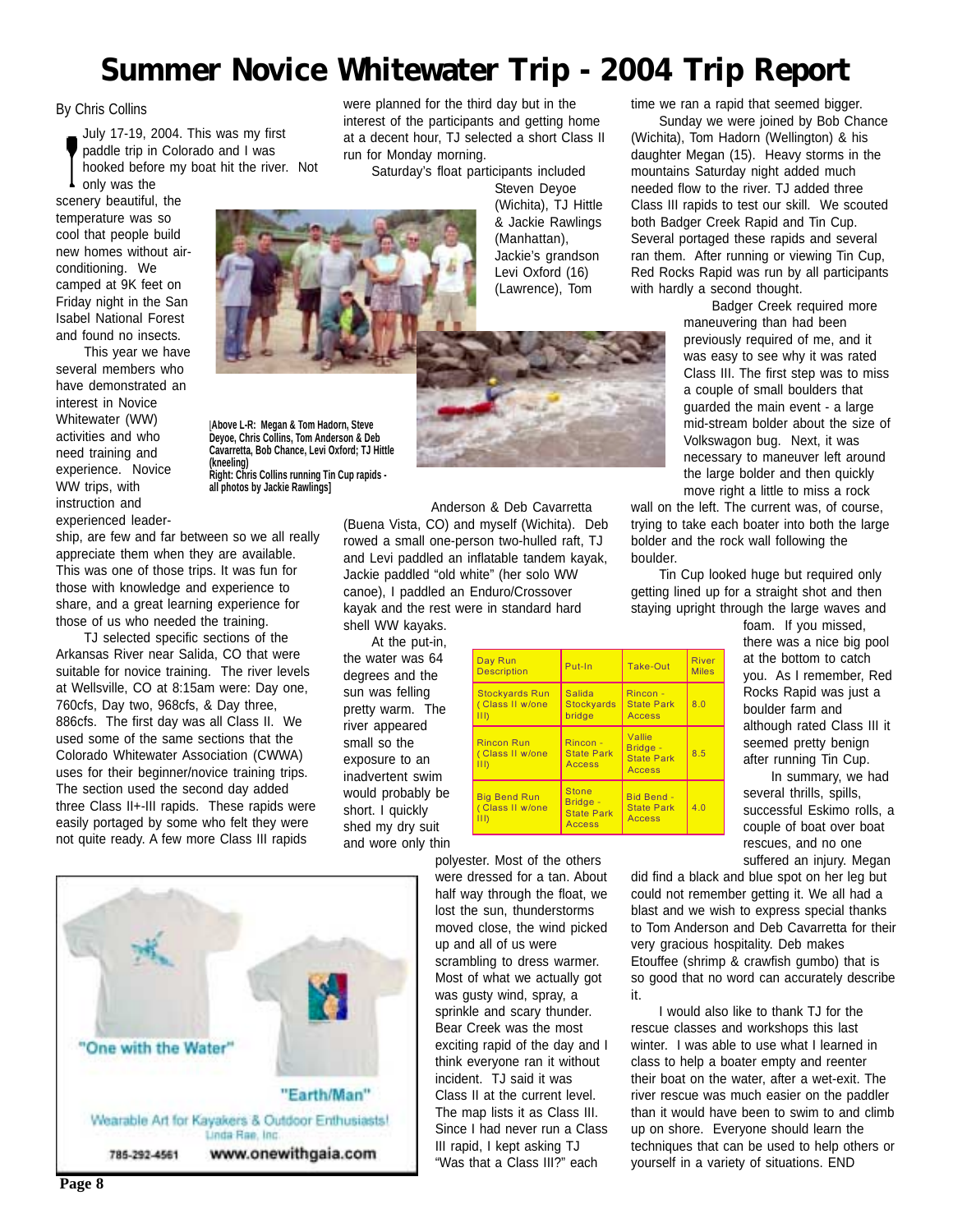## **Westwater Canyon Honeymoon - 2004 Trip Report**

### By Jim Johnson

*"It takes really good friends to invite you on their honeymoon.*"

That's exactly what Jackie Rawlings and T.J. Hittle did following their wedding on the Cache la Poudre river on August 28. In fact they took 17 of their friends down Westwater

campground, for great food and conversation reflecting on the experiences we all shared through the many years of friendship with T.J. and Jackie. Karen Roth brought 50 luminaries and we created a lighted walkway of candles from the bride and groom's tent to the river. Nice touch! To complete the evening, Marcia Wood made a "wedding

followed, making a halfhearted effort to move left. BIG MISTAKE. I realized within the first few seconds I was not where I should be and was not going to make the move. I went to plan B, which was to point downstream before I hit the hole above Skull Rock. My ballistic ender out of the hole set a new altitude record for me! A quick roll kept me

upright as I slid off Skull rock and down the chute on the right………..ugly but upright.

Canyon on the Colorado River in Utah. A wonderful time was had by all. THE WEDDING: It was a double affair combining T.J.'s and Jackie's vows

with his daughter Autumn Hittle and her beau Jesse Hart's vows. It was a beautiful wedding day, clear

and bright, along the banks of the Cache la Poudre River just west of Fort Collins,

Colorado. The bride

(Jackie) and her party wore blue satin gowns and the groom's party wore Hawaiian shirts. Autumn wore a white satin gown, pleated, with embroidery down the front. Jesse wore a white tux. It was all quite beautiful and the 100 or so friends and family really enjoyed it. Congratulations to both brides and grooms.

*photo by Karen Roth*

Sunday, after more food and goodbyes to the guests our honeymoon group headed west to Grand Junction to meet up with more invited friends before driving to the Westwater ranger station.

THE FLOAT:

The group included T.J. and Jackie, Charlie and Marcia Wood, Doug and Kathy Sell, Rex Replogle, Karen Roth and Mark Klug, Joe Galeazzi and Annette Gunn, Deb Cavarretta, Dave Reid, Jim George, Dave Murphy, Chuck McHenry and Diane Duncil, Nancy Seamons, and Jim Johnson. This is a really experienced group, comprising many years of river experience.

Westwater is best done as a 2 day run, and that's what we did. Day one was a leisurely float that included stops at the Miner's cabin and Little Hole canyon to hike the 1 mile to look at the petroglyphs. Weather was beautiful, clear and not too hot. That night we camped at Upper Little Delores brownie cake" complete with a bridal couple on top featuring Mickey & Minnie Mouse.

Tuesday morning we arose and launched early into the dozen or so rapids of Westwater Canyon. As the canyon closed in on us we ran Marble Canyon rapid, Hummer, Funnel Falls and a handful of others before arriving at Skull rapid, the signature rapid of Westwater. Then the fun started.

THE CARNAGE:

*[Above: Front Row (kneeling) L-R: Dave Reid, TJ Hittle, Debbie Cavarretta; S econd Row (standing) L-R: Charlie Wood, Jim George, Doug Sell, Kathy Hedges-Sell, Annette Gunn, Marcia Wood, Nancy Seamons, Chuck McHenry, Jackie Rawlings, Mark Klug; Back Row (standing) L-R: Joe Galeazzi, Dave Murphy, Rex Replogle, Diane Duncil, Jim Johnson -*

> Most of us had run Skull several times before. No one felt like scouting, knowing the run depends on a hard left move at the top of the rapid. T.J. ran lead crossing the diagonal wave and hitting the eddy high on the left. I

Dave Reid was following and seeing my aerial maneuvers decided to do me one better accomplishing 3 cartwheels before blowing out the left side of Skull Rock. Things were getting interesting now! The show continued with Deb Cavarretta not making the left move in her cataraft, taking the right route through the hole and standing all 16 feet of her raft up on end and splatting on the right side canyon wall. Deb highsided as the raft stuck to the canyon wall before sliding

downstream and landing upright at the bottom of the rapid. The crowd went crazy.

Next up was Rex Replogle who clearly decided the only way to out do Deb was to jump out of his raft at the top of the rapid, perform some amazing swimming aquatics, and watch his raft run a flawless route down the left side. Pretty cool Rex! The remaining boaters chose to run the correct line and not add to the comic relief.

The remaining rapids were uneventful and the group landed at the Cisco takeout early in the afternoon. After a quick breakdown we all said our goodbyes and headed out separate ways. Thank you T.J. for organizing one of the best trips of the year. Good friends and a lot of memories to take home. END



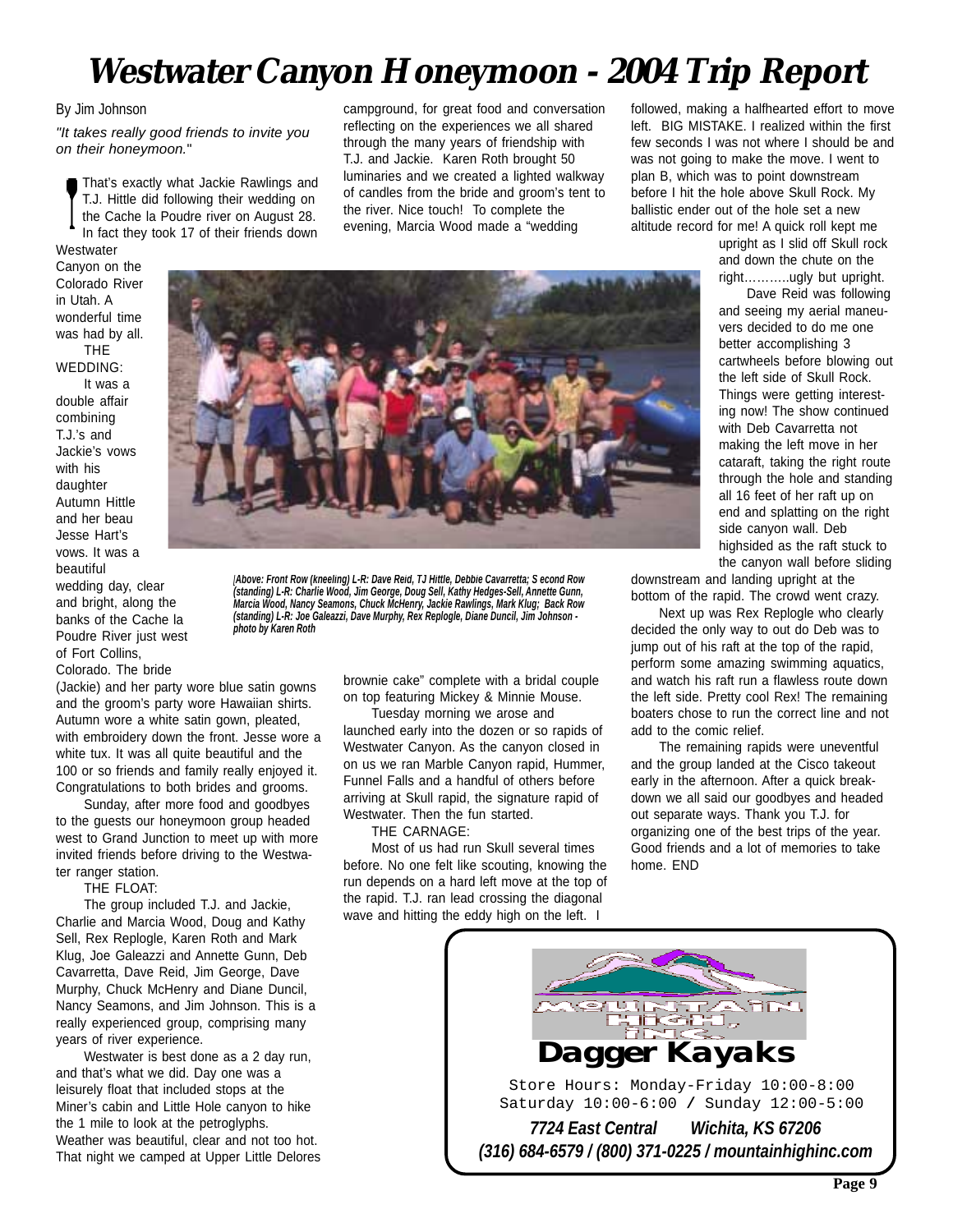## *Tips on How to Avoid Skin Cancer from Outdoor Exposure*

"A Short Guide to Skin Cancer and its Prevention" David W. Harden, M.D. – Manhattan, KS

Before your next outing, keep the following in mind. Skin cancer is the most prevalent of all cancers. It is estimated that more than one million Americans develop skin cancer every year and this number is steadily rising. Because certain types of skin cancers have been linked with chronic sun exposure, it is important to protect the skin from the sun's harmful rays.

The most effective method of sun protection is avoiding direct sun exposure during its peak intensity between the hours of 10:00 A.M. to 4:00 P.M. As a rule-of-thumb, if your shadow is shorter than you it's time for sun protection. If outdoors, try to seek shaded areas during this time. Keep in mind, however, that ultraviolet radiation can be reflected off bright, shiny surfaces such as sand, snow, and water causing sunburns even in the shade.

If planning on being outdoors for extended periods of time, alternate forms of sun protection are necessary to prevent burning. Wear light-colored, tightly woven, protective clothing, wide-brimmed hats that provide protection for the ears, and UV protective sunglasses.

Sunscreens with a SPF (Sun Protection Factor) of at least 15 should be applied to those areas not covered by clothing about thirty minutes before exposing the skin to the sun. Don't forget the lips as they burn also. Use a lip balm containing an SPF 15 sunscreen or greater. Theoretically, when wearing a sunscreen with an SPF of 15, it will take fifteen times longer to burn compared to wearing no sunscreen at all. However, many factors exist that can significantly alter the time it takes to burn. Some of these factors include the thickness of sunscreen applied, moisture on the skin (e.g. sweat, swimming), and wiping this moisture off. Sunscreen should be applied liberally, as too thin a coat will decrease its SPF. One ounce, enough to fill a shot glass, is considered the amount of sunscreen

needed to cover the exposed areas of the body properly. Sunscreen should also be reapplied every two hours or after swimming or profuse sweating. Keep in mind that reapplying sunscreen will not increase its SPF value and burning can occur if out in the sun longer than what the SPF provides.

An overwhelming assortment of sunscreens is on the market today. They come in creams, lotions, gels, sticks, and sprays and are compatible with most skin types. Many different types of chemicals are used in these sunscreens that either absorb or reflect ultraviolet radiation. To broaden the range of ultraviolet protection, several of these chemicals are usually used in a given sunscreen. Some of the better ingredients include zinc oxide, titanium dioxide, and avobenzone (Parsol 1789). Be aware that avobenzone can sometimes stain clothing brown. Some sunscreens, called "broadspectrum," reflect both UVA and UVB rays. They do a better job of protecting skin from other effects of the sun including photo damage and sun rashes.

Adverse reactions to sunscreens can occur. One of the most common is a rash that develops from contact of one of the sunscreen chemicals with the skin. This can be either an irritant or an allergic rash. Sometimes this rash doesn't appear until exposed to sun. Zinc oxide and titanium dioxide can usually be used when rashes occur from other types of sunscreens.

Once sun damage has occurred, the risk of developing certain skin cancers is increased. The most common types of skin cancer include basal cell carcinoma, squamous cell carcinoma, and melanoma.

Basal cell carcinomas are the most common cause of skin cancer in fair-skinned individuals. They usually appear as a small, fleshy bump or nodule - most often on sun damaged skin such as the face, ears, neck, and forearms. Occasionally these cancers may appear on the trunk or legs as red patches. These tumors don't spread quickly. It can take many months or years for one to grow to a diameter of one-half inch. Untreated, the cancer will begin to bleed, crust over, heal, and then the cycle repeats.



Although this type of cancer rarely spreads to other parts of the body, it can extend below the skin to the bone and cause considerable local damage.

The second most common skin cancer is squamous cell carcinoma. This type usually appears as a red, scaly bump or patch. Sometimes they will start as small scaly pink spots called actinic keratoses. These are considered "precancerous" and can easily be treated by cryotherapy (freezing) or other noninvasive methods. Squamous cell carcinomas also are typically found on sun-damaged skin including the lips and mouth. This cancer can develop into large masses. Unlike basal cell carcinoma, it can spread to internal organs. When found early, and treated properly, both basal cell and squamous cell carcinomas have a better than 95 percent cure rate.

Melanoma is the least common of the three main types of skin cancer but is the most deadly form. Every year, an estimated 7,300 Americans will die from melanoma. Melanoma may suddenly appear without warning, but it may also begin in, or near a mole, or another dark spot in the skin. It is important to know the location and appearance of the moles on our bodies so any change will be noticed. The most important step you can take is to have any changing mole examined by your primary care provider or dermatologist so that an early melanoma can be treated while still in the curable stage.

Excessive sun exposure, particularly sunburn, is the most important preventable cause of melanoma, especially among lightskinned individuals. Heredity also plays a part since a person has an increased chance of developing melanoma if a family member has had melanoma. Atypical moles (dysplastic nevi), which may run in families, and a high number of moles, can serve as markers for people at higher risk for developing melanoma.

Dark brown or black skin is not a guarantee against melanoma. Dark-skinned people can develop melanoma, especially on the palms of the hands, soles of the feet, under nails, or in the mouth.

When detected early, treatment of thin melanomas and the majority of basal and squamous cell carcinomas can cure the disease in most cases. The best way to insure early detection of skin cancer is to develop a regular routine to inspect your body for any skin changes. If any growth, mole, sore, or skin discoloration appears suddenly, or begins to change, see your primary care provider or dermatologist. If you have a history of skin cancer or significant sun damage, a thorough skin cancer screening every 6-12 months by a dermatologist is advised.

A portion of the above information was obtained from the American Academy of Dermatology. This organization is a great resource for information on sun safety, skin cancer and other skin conditions. You can contact them at 1-888-462-DERM or access their web site at www.aad.org. END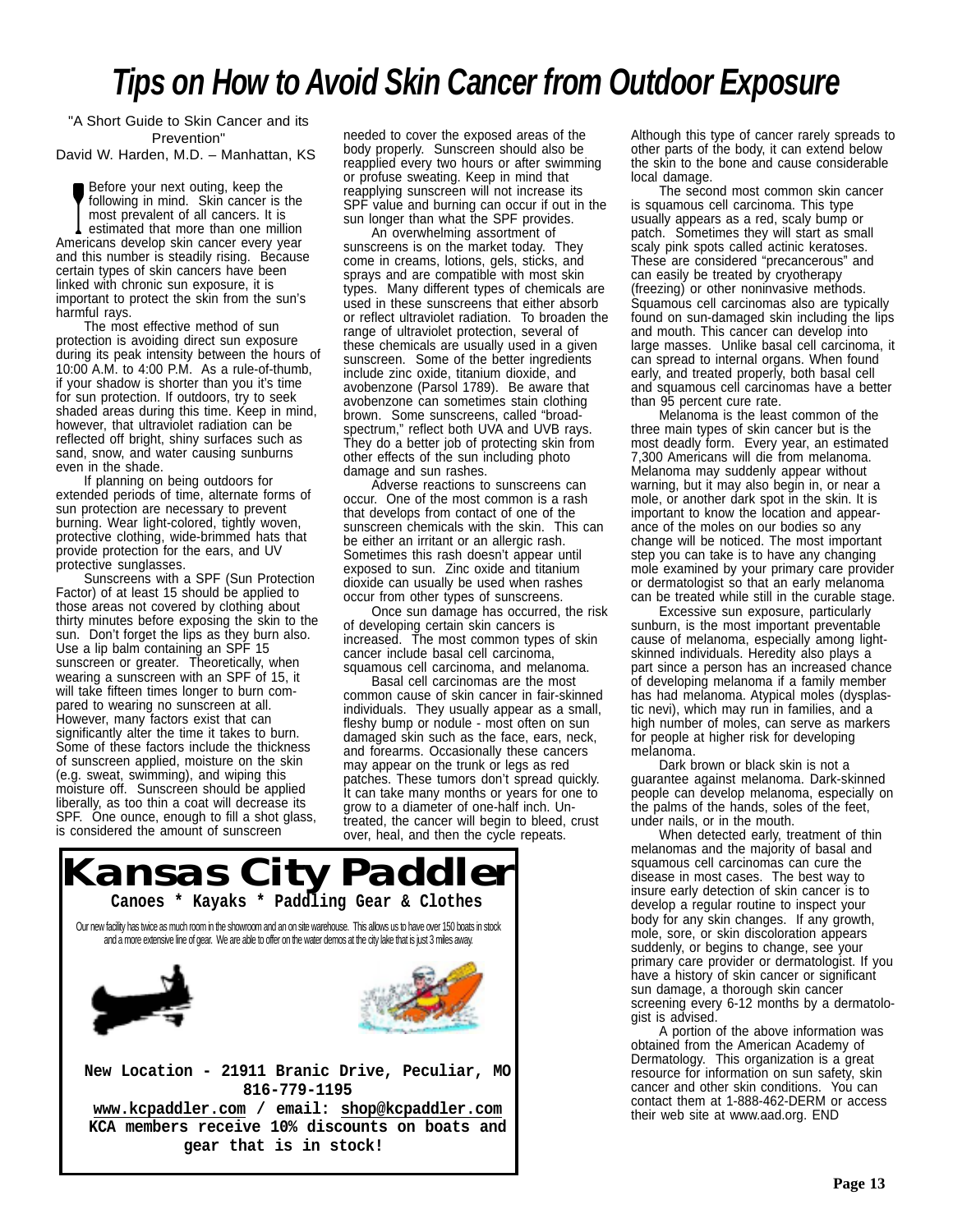### (Summer 2004..........CONTINUED FROM PAGE 5)

tried to get back up. From my usual place as sweep I got promoted (?) to probe on Elkhorn Rapid and survived. The day's camp was at Groundhog campsite.

On the 11<sup>th</sup> we encountered civilization by stopping at Buckskin Bill's and Mackay Bar for ice cream and pop (or beer). Camp was at Warren Creek. The 12<sup>th</sup> was a short day on the water, only about 2.5 hours as we moved down to Upper Bull Creek. There was no shade so lunch was served from tables set in the river. Charlie set up his para wing for shade. A blondish-black bear progressing upriver gave us something to do for a while.

On the 16<sup>th</sup> Bob was hissed at several times by a deer that appeared to take exception with the location of his tent. We were annoyed for hours through the night by roving, baying hounds. On the  $17<sup>th</sup>$  we scouted and ran Snow Hole Rapid. Its an interesting rapid in that you scout it on the left knowing that you are going to run it on the right. There is a rock on the right, a little way from the right bank and just after the water starts down the rapid, that you use for your guide on the right side of your boat. Due to the angle that you scout the rapid and the angle of the current your guide rock appears to move to the left as you approach the rapid and you think you're using the wrong guide. We camped that evening in the beautiful locust grove below Skeleton Creek Rapid.

On the 18<sup>th</sup> we made it to the Snake River and went down to Coon Hollow for our last camp of the trip. During the day the river dropped about two feet due to reduced release from Hell's Canyon Dam and we had to move the rafts to be sure that we had water in the morning. At 7:45 I started to move my boat out again and found Bob's rattlesnake from last year under my left tube. We moved him down the beach and didn't see him again. We got to Heller Bar about 10:30 the 19<sup>th</sup> which completed 284 miles on the river for Bob and me. We loaded all our gear on my trailer to return to Salmon. We picked up Bob's car in Salmon and Bob got his tent set up at Shoup Bridge Recreation Area just before a rain storm hit.

### **MISSOURI RIVER, MT**

July 26<sup>th</sup> I pushed the cataraft off the trailer into the Missouri River at Fort Benton, Montana. Bob Coltharp rigged his raft. Charles Benjamin and Gary King prepared their kayaks and Steve Skinner loaded his canoe. I was taking my cataraft for two reasons, it was what I had with me, and I had promised Charles that we would accommodate his breathing machine (for sleep apnea). His gear included the breathing machine, deep cycle batteries, and an inverter to change the DC battery power to the AC power needed by the machine. Bob was using his raft because it was what he had. After finding a few shallow places and after checking out a couple of potential campsites, we decided to camp across from the mouth of the Marias River. After a day's paddle Gary and Charles decided that the smart thing for them to do would be to take out at Judith Landing so Charles could get back for a case he was representing in court. The shuttle service was called on Bob's satellite phone and arrangements were made for Gary's pickup to be delivered to Judith Landing. During the night we had a fierce wind and woke early to an overcast

sky. We topped our water off at Coal Banks Landing (the last potable



### **For local dealers and more information, contact us at: www.eco-safe.net/**

water supply). After an overcast day we made camp at the upper Little Sandy site. We decided to cut the daily mileage from about twenty to less than fifteen since we wouldn't need to rush for Charles. The 28<sup>th</sup> we went through the White Cliffs and camped at Hole in the Wall. The hand pump has been removed and replaced by a solar pump that is used to drip-water the young trees on the site. There were several episodes of rain during the night. The next camp was at Slaughter River where I attempted to rescue a bat that had been caught in a fly strip. Charles' breathing machine gave its last gasp. On the 30<sup>th</sup> Charles and Gary got out at Judith Landing where there were even trash containers. We camped below McKeever Rapid just above where the BLM has started to fence a grove of cottonwood trees. At our camp on the 31<sup>st</sup> we observed a cow with a bad hip/leg and later flagged down a Fish and Wildlife ranger on a PWC and told him. He said he'd tell the owner. Bob found a rattlesnake that had taken a position that blocked both our toilet and the path from the boats. We used a detour for awhile. We attempted to camp at Cow Island Landing but were put off by the brush and cow manure. Camp was made on the right just below Cow Island. The  $2<sup>nd</sup>$  we looked for and eventually found the campsite called

Hideaway. It was about .7 of a mile below where it was indicated to be. Not only that, it was full of cow manure and brush. Instead of using that we ferried across and used the home of the rusted automobile (pickup). At the take out we cleaned gear and packed up to go home just before the rain started. It was the end of another summer on the river. Thanks to all who helped make it happen. END



### KCKA Accessories Kayak Chapter Videos T-Shirts - KCKA Decals - Ball Caps - Bumper Stickers Training & Trip Videos **Contact Belinda Cullen - 6419 SE Stubbs Road Berryton, KS 66409 / 785-379-9916 / email: pcullen@sbcglobal.net**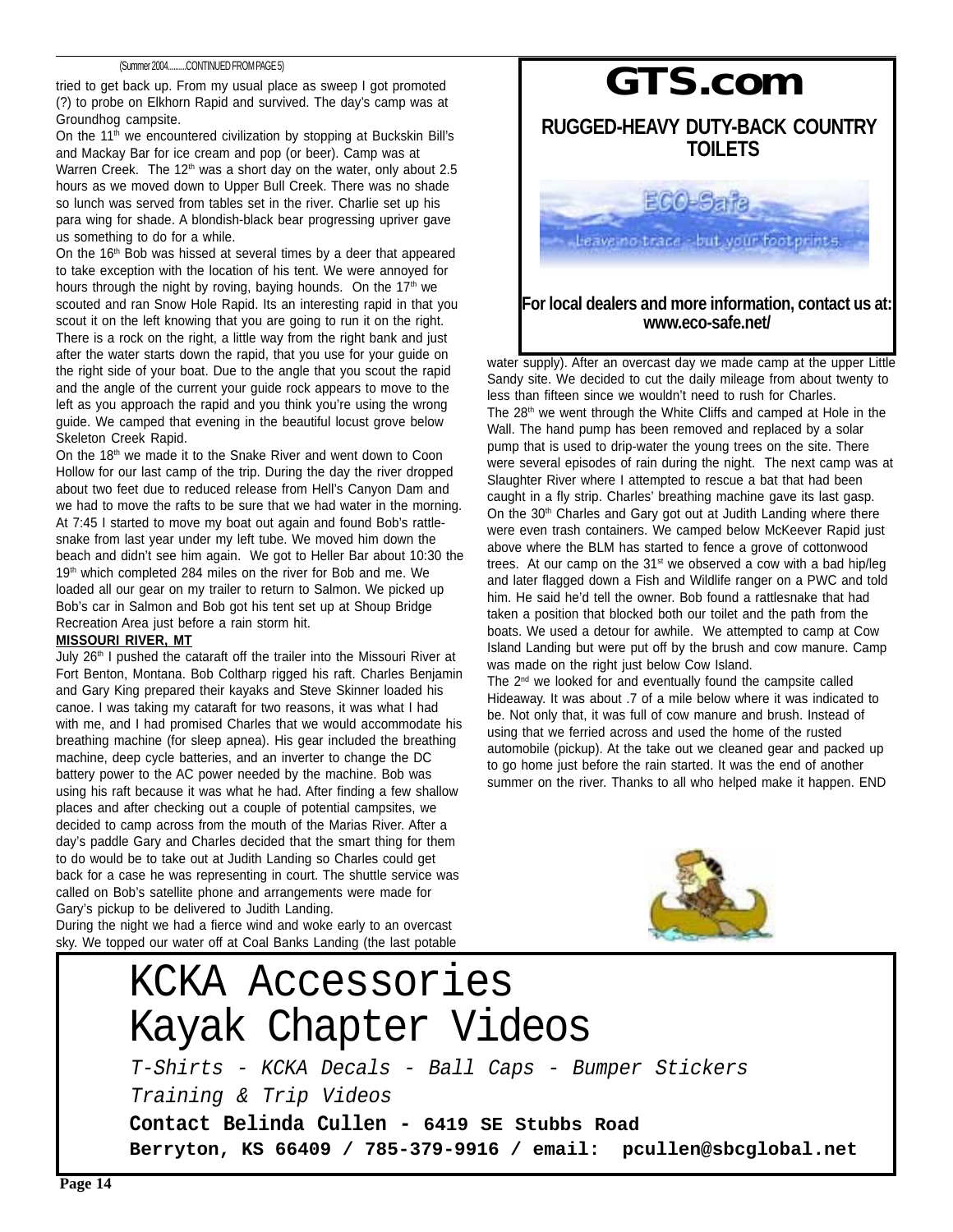|                                                                                                                                                                                                                                                                                                                                                                                         | <b>KCKA MEMBERSHIP APPLICATION</b>                                                                                                                                                                                                                                                                                                                                                                                                                                                                                                                                                                                                                                                                                                                                                                                                                                                                                                                                                                                                                                                                                                        |
|-----------------------------------------------------------------------------------------------------------------------------------------------------------------------------------------------------------------------------------------------------------------------------------------------------------------------------------------------------------------------------------------|-------------------------------------------------------------------------------------------------------------------------------------------------------------------------------------------------------------------------------------------------------------------------------------------------------------------------------------------------------------------------------------------------------------------------------------------------------------------------------------------------------------------------------------------------------------------------------------------------------------------------------------------------------------------------------------------------------------------------------------------------------------------------------------------------------------------------------------------------------------------------------------------------------------------------------------------------------------------------------------------------------------------------------------------------------------------------------------------------------------------------------------------|
|                                                                                                                                                                                                                                                                                                                                                                                         | PLEASE PRINT LEGIBLY<br>Date: the contract of the contract of the contract of the contract of the contract of the contract of the contract of the contract of the contract of the contract of the contract of the contract of the contract of the cont                                                                                                                                                                                                                                                                                                                                                                                                                                                                                                                                                                                                                                                                                                                                                                                                                                                                                    |
|                                                                                                                                                                                                                                                                                                                                                                                         |                                                                                                                                                                                                                                                                                                                                                                                                                                                                                                                                                                                                                                                                                                                                                                                                                                                                                                                                                                                                                                                                                                                                           |
| OE ASSOCIATIO                                                                                                                                                                                                                                                                                                                                                                           | Address: the contract of the contract of the contract of the contract of the contract of the contract of the contract of the contract of the contract of the contract of the contract of the contract of the contract of the c                                                                                                                                                                                                                                                                                                                                                                                                                                                                                                                                                                                                                                                                                                                                                                                                                                                                                                            |
|                                                                                                                                                                                                                                                                                                                                                                                         |                                                                                                                                                                                                                                                                                                                                                                                                                                                                                                                                                                                                                                                                                                                                                                                                                                                                                                                                                                                                                                                                                                                                           |
|                                                                                                                                                                                                                                                                                                                                                                                         | ITHIS PHONE NUMBER & EMAIL ADDRESS WILL BE LISTED IN THE NEWSLETTER ROSTERI                                                                                                                                                                                                                                                                                                                                                                                                                                                                                                                                                                                                                                                                                                                                                                                                                                                                                                                                                                                                                                                               |
|                                                                                                                                                                                                                                                                                                                                                                                         | My areas of interest include (check all that apply):                                                                                                                                                                                                                                                                                                                                                                                                                                                                                                                                                                                                                                                                                                                                                                                                                                                                                                                                                                                                                                                                                      |
|                                                                                                                                                                                                                                                                                                                                                                                         | <b>Family/Flatwater Canoeing (Class I-II)</b>                                                                                                                                                                                                                                                                                                                                                                                                                                                                                                                                                                                                                                                                                                                                                                                                                                                                                                                                                                                                                                                                                             |
|                                                                                                                                                                                                                                                                                                                                                                                         | ப<br><b>Kayak Touring (Class I-II)</b><br>Whitewater Canoeing/Kayaking/Rafting (Class III+)                                                                                                                                                                                                                                                                                                                                                                                                                                                                                                                                                                                                                                                                                                                                                                                                                                                                                                                                                                                                                                               |
| Please tell us how you heard about the<br>Kansas Canoe & Kayak Association - check<br>all that apply:<br>From a friend who boats<br>Another KCKA Member:<br>KANSAS PADDLER Home Page<br>Information at a business (name):<br>Article in News Media<br>A KCKA activity booth<br>Other/Name:<br>Marketing/Membership<br>0<br>Flatwater/Touring Trips<br>о<br><b>Whitewater Trips</b><br>0 | <b>CHECK ONE TYPE OF MEMBERSHIP:</b><br>\$15.00 Single / Family Membership<br>\$45.00 Associate/Business Membership<br>(w/a KCKA Newsletter ad & KCKA Website ad)<br>\$200.00 Life Membership<br>(does not include chapter dues)<br>My additional contribution to KCKA Conservation-Access Program<br><b>OPTIONAL CHAPTER AFFILIATIONS</b><br>\$5.00 Kayak Chapter<br>\$5.00 Kansas Whitewater Association Chapter<br><b>TOTAL OF ALL FEES</b><br>Please fill out this form completely, even if you are renewing. Send the application and<br>your check for TOTAL OF ALL FEES to:<br>Kansas Canoe & Kayak Association; PO Box 44-2490; Lawrence, KS 66044<br>KCKA depends upon volunteer efforts. I am willing to help with these activities:<br>Instruction/Safety<br>0<br>Special Events, Rendezvous, etc<br>O<br>Website<br>O                                                                                                                                                                                                                                                                                                         |
|                                                                                                                                                                                                                                                                                                                                                                                         | <b>General Waiver &amp; Liability Release</b>                                                                                                                                                                                                                                                                                                                                                                                                                                                                                                                                                                                                                                                                                                                                                                                                                                                                                                                                                                                                                                                                                             |
| THE ABOVE, I FREELY SIGN THIS WAIVER AGREEMENT.                                                                                                                                                                                                                                                                                                                                         | THE UNDERSIGNED, HEREBY ACKNOWLEDGE THAT I AM AWARE THAT THERE ARE CERTAIN ELEMENTS OF DANGER INHERENT IN BOATING ACTIVITIES WHICH ARE BEYOND THE CONTROL OF KANSAS CANOE & KAYAK<br>ASSOCIATION (KCKA), ITS TRIP COORDINATORS, CLUB MEMBERS, CLUB OFFICERS AND THE BOARD OF DIRECTORS, AND THAT PARTICIPATION IN THESE EVENTS AND OTHER ACTIVITIES SUCH AS FLOAT TRIP AND CAMP<br>OUTINGS, ENTAILS UNAVOIDABLE RISK AND POSSIBLE LOSS OF LIFE AND OR PROPERTY. IN CONSIDERATION OF THE KCKA, TRIP COORDINATORS, OFFICERS, BOARD OF DIRECTORS AND MEMBERS OF KCKA, I DO<br>HEREBY FOR MYSELF AND FOR ALL WHO MAY HEREAFTER CLAIM THROUGH OR FOR ME, WAIVE AND RELEASE ALL FUTURE CLASSES, RIGHTS AND CAUSES OF ACTION ACCORDED IN MY FAVOR AS A RESULT OF<br>PERSONAL INJURIES, LOSS OF LIFE OR LOSS OF PROPERTY WHICH I MAY SUFFER WHILE PARTICIPATING IN CLUB EVENTS, AGAINST THE PEOPLE AND ORGANIZATION OF THE KCKA AS DESCRIBED ABOVE AND I<br>FURTHER HEREBY COVENANT AND AGREE, THAT NO SUIT OR ACTION AT LAW SHALL BE INSTITUTED FOR THE ABOVE REASONS BY ME OR OTHERS IN MY BEHALF OR IN MY RIGHT. HAVING READ AND UNDERSTANDING |
|                                                                                                                                                                                                                                                                                                                                                                                         |                                                                                                                                                                                                                                                                                                                                                                                                                                                                                                                                                                                                                                                                                                                                                                                                                                                                                                                                                                                                                                                                                                                                           |
| Phone ___________                                                                                                                                                                                                                                                                                                                                                                       |                                                                                                                                                                                                                                                                                                                                                                                                                                                                                                                                                                                                                                                                                                                                                                                                                                                                                                                                                                                                                                                                                                                                           |
| Signature(s) X_                                                                                                                                                                                                                                                                                                                                                                         | <u>and</u> the<br><u> 1989 - Jan James James James James James James James James James James James James James James James James J</u>                                                                                                                                                                                                                                                                                                                                                                                                                                                                                                                                                                                                                                                                                                                                                                                                                                                                                                                                                                                                    |
|                                                                                                                                                                                                                                                                                                                                                                                         |                                                                                                                                                                                                                                                                                                                                                                                                                                                                                                                                                                                                                                                                                                                                                                                                                                                                                                                                                                                                                                                                                                                                           |
|                                                                                                                                                                                                                                                                                                                                                                                         | Revised: 09/21/04                                                                                                                                                                                                                                                                                                                                                                                                                                                                                                                                                                                                                                                                                                                                                                                                                                                                                                                                                                                                                                                                                                                         |
|                                                                                                                                                                                                                                                                                                                                                                                         | The Kansas Canoe & Kayak Association (KCKA), formerly the Kansas Canoe Association, organized April 26, 1975, is a Kansas Not-For-Profit Corporation. KCKA is an organization of canoeists, kayakers, and rafters working toge<br>KCKA Bylaws, Outdoor Code, KCKA History, Paddling Tips, Trip Waiver Forms, a list of businesses that extend KCKA Members a discount, and much more<br>can be found on-line in the KANSAS PADDLER Home Page on the Membership Page                                                                                                                                                                                                                                                                                                                                                                                                                                                                                                                                                                                                                                                                       |
|                                                                                                                                                                                                                                                                                                                                                                                         |                                                                                                                                                                                                                                                                                                                                                                                                                                                                                                                                                                                                                                                                                                                                                                                                                                                                                                                                                                                                                                                                                                                                           |

*Need a membership application for you or a friend. Copy this one or go on-line in the KANSAS PADDLER Home Page.*